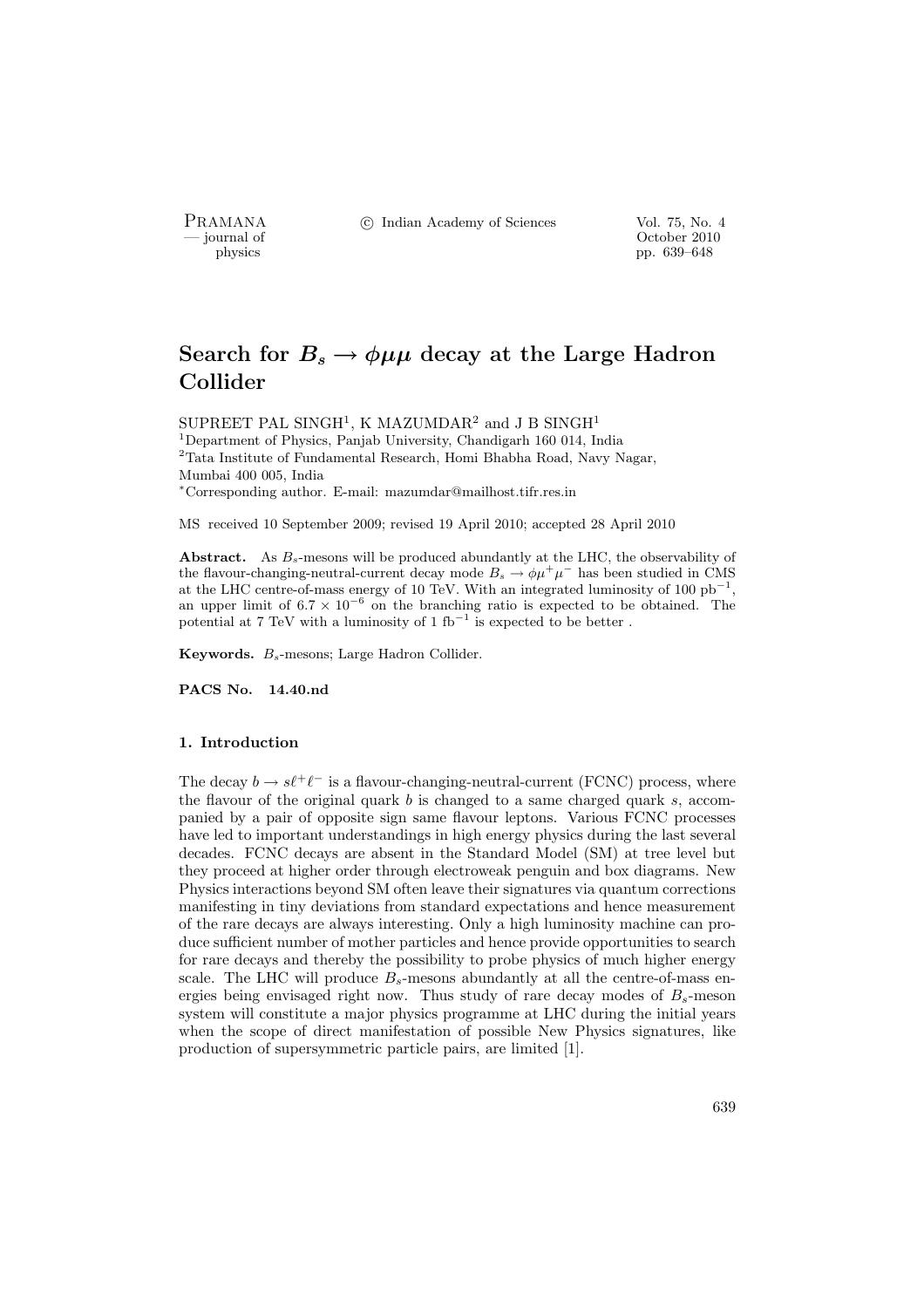

Figure 1. One-loop box and penguin diagrams for the short-distance contribution in the SM.

The inclusive FCNC decays like  $B \to X_s l^+ l^-$  or  $B \to X_s \gamma$  are theoretically easier to calculate, but it is the exclusive decays with one hadron in the final state that are experimentally easier to study. Interestingly, the exclusive decays  $B_d^{\rightarrow} K^* l^+ l^$ and  $B^{\pm} \to K^{\pm} l^{\mp} l^{\mp}$  have already been measured at B-factories [2,3] and were found to be consistent with the SM within the experimental uncertainties. However, the forward–backward asymmetry, as a function of the square of the dilepton invariant mass, shows significant deviation from the Standard Model which may hint New Physics effect [4]. The same quark-level transition of  $b \to s l^+ l^-$  is effective in the exclusive FCNC decay  $B_s \to \phi \mu^+ \mu^-$  as shown in figure 1. The rate of this process is predicted to be about  $1.6 \times 10^{-6}$  in SM [5]. Hence an observation of this process will yield interesting information on the flavour dynamics of the FCNC decays. This decay has also been searched in Tevatron experiments [6]. The potential of general purpose experiments at the LHC to identify this channel has been estimated using realistic simulation of the signal and the backgrounds, in the context of Compact Muon Solenoid (CMS) detector configuration.

## 2. Compact Muon Solenoid (CMS) detector

A detailed description of the CMS experiment can be found in [7]. The central feature of the CMS apparatus is a superconducting solenoid, with an internal diameter of 6 m. Within the field volume are the silicon pixel and strip tracker, the crystal electromagnetic calorimeter and the brass-scintillator hadronic calorimeter. Muons are measured in gas chambers embedded in the iron return yoke. Besides the barrel and endcap detectors, CMS has extensive forward calorimetry.

The tracker is designed for the high resolution momentum measurement of charged particles and vertex reconstruction in the pseudorapidity range of  $|\eta|$  < 2.4 [8]. Mid-rapidity charged particles are tracked by three layers of silicon pixel detectors, made of 66 million  $100 \times 150 \ \mu \text{m}^2$  pixels, followed by ten microstrip layers, with strips of pitch-size between 80 and 180  $\mu$ m. The silicon tracker provides the vertex position with about 15  $\mu$ m accuracy.

The muons are measured using three types of detection technologies: Drift tubes, cathode strip chambers, and resistive plate chambers. Matching the muons to the tracks measured in the silicon tracker results in a transverse momentum resolution between 1 and 5%, for transverse momentum values up to several TeV/c.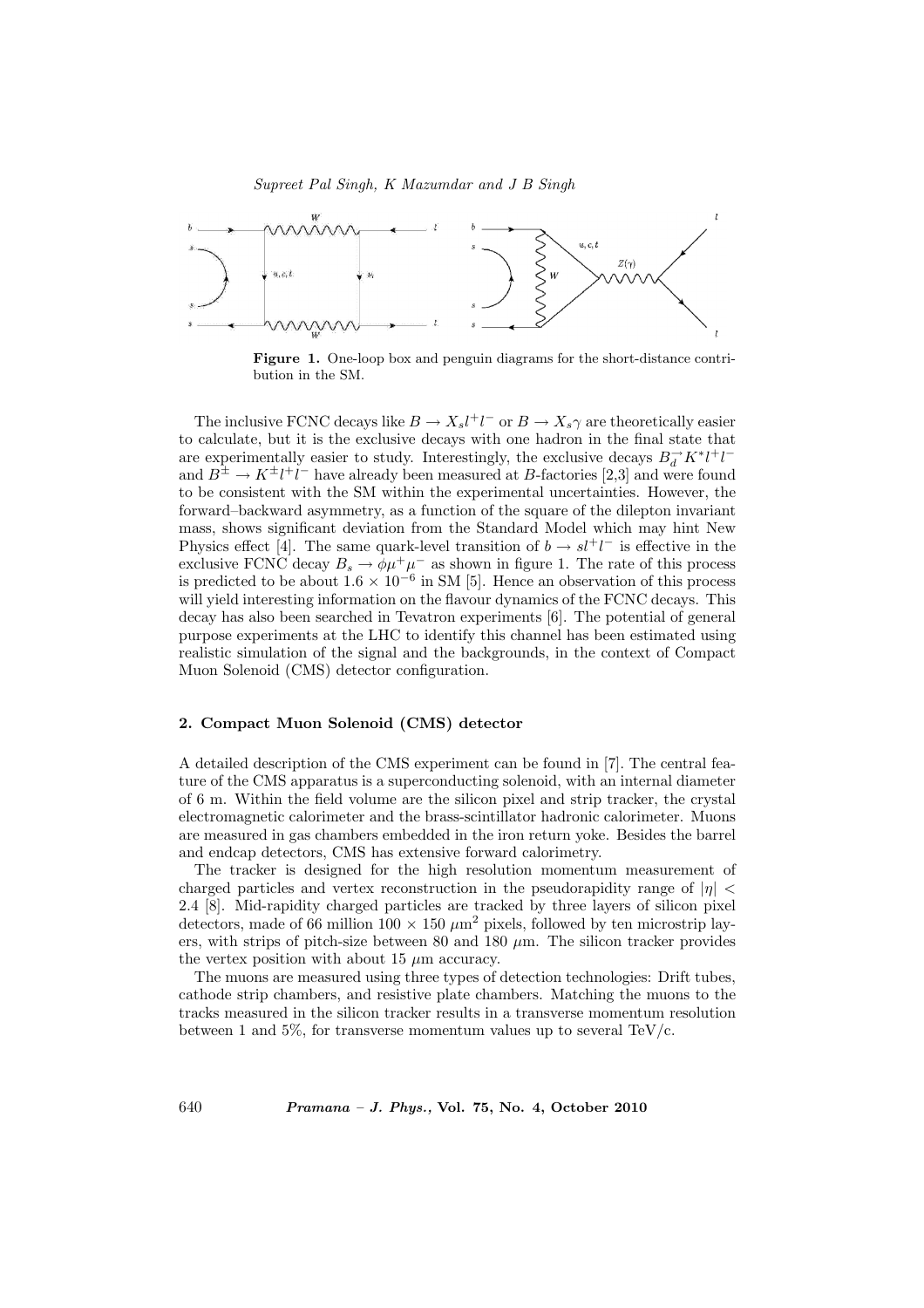$B_s \to \phi \mu \mu$  decay at LHC

#### 3. Simulation of signal and background events

The production of bottom–antibottom quark pairs at the LHC as well as the main background process of hadronic events both arise due to strong interactions via the gluon–gluon fusion, the flavour excitation and the gluon splitting modes involving quarks and gluons in the initial state. The signal process of  $B_s \to \phi \mu^+ \mu^-$  is one of the weak decays of  $B_s$ -meson which is produced during hadronization of the bottom quark. The charge-conjugate process is always implied and taken into account in this study. We refer the background events simply as QCD here. These generic QCD 2→2 partonic subprocesses are produced using PYTHIA Monte Carlo generator package [9] and the structure functions determined according to CTEQ5L parametrization. The total hadronic cross-section at the centre-of-mass energy of 10 TeV is taken to be 51.6 mb though this value has very large theoretical uncertainty, mostly due to parton density function.

For discriminating the signal process from the plethora of hadronic interactions as explained above, the event is first required to contain at least one b-quark which then hadronizes to a  $B_s$ -meson with 10% probability. Subsequently the  $B_s$ -meson is decayed to the  $\mu\mu\phi$  mode through a specially dedicated B-meson Monte Carlo generator package, EvtGen [10]. The final mode is studied when  $\phi \to K^+K^-$  with 50% branching ratio. The generator level filter efficiency for the signal events is  $2.1 \times 10^{-2}\%$ .

In proton–proton collision at the LHC, a large number of events will involve only low-energy particles and hence they are not particularly interesting other than dedicated study of minimum-bias events. Hence on-line trigger conditions are applied based on the transverse momenta of final-state particles to select and record events involving energetic particles. Thus, while preparing the analysis strategy for optimum use of the computer resources during simulation, an event-filter based on the kinematic properties of the generated daughter particles has been applied. Each event is required to have at least two muons with minimum transverse momentum  $P_{\rm T} > 2.5$  GeV/c and pseudorapidity of  $|\eta| < 2.4$ . These kinematic conditions yield an acceptance of about 12% only for signal events.

These generated events are finally simulated through the detector configuration of CMS experiment using GEANT4 package to emulate various detector effects. Almost 9K fully simulated signal events have been studied which correspond to an integrated luminosity of 1 fb<sup>-1</sup>. Similarly, a total of about 5 million QCD background events were studied which were selected demanding the presence of at least one muon with a transverse momentum of  $P_T \geq 2.5 \text{ GeV/c}$  and pseudorapidity of  $|\eta|$  < 2.4 at the level of event generation. Since the selection of events having two muons are preceeded by the reconstruction of the events after simulation in the detector, any possibility of misidentification of the jet as a muon is accounted for. However, the jet-faking probability is relatively low and mostly the second muon in the background event may have various sources including heavy meson decays. The background event-statistics correspond to an integrated luminosity of  $0.04$  pb<sup>-1</sup> only. The result presented here corresponds to signal and background events, each of which separately (and collectively as well) are distributed according to Poisson statistics, though the event content of each bin in any distribution is binomial. It is to be noted that the background due to misidentification of hadrons

 $Pramana - J. Phys., Vol. 75, No. 4, October 2010$  641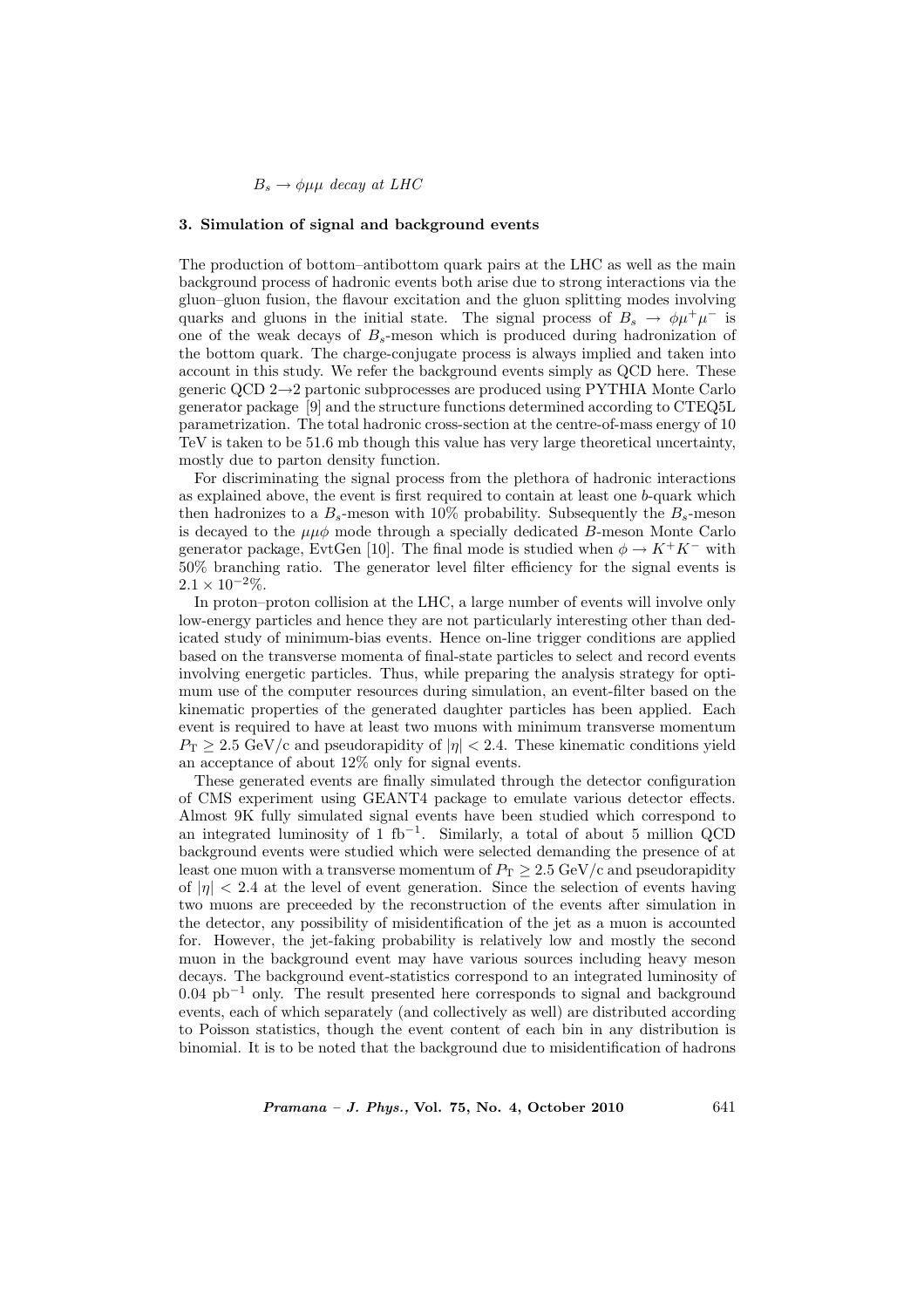## Supreet Pal Singh, K Mazumdar and J B Singh

is not accounted for separately, as the probability is very less, about  $10^{-5}$ . In actual experiment, data-driven methods have to be applied to account for such effects.

## 4. Selection of events

During the actual data taking, the events are considered worthy for further studies if they inclusively contain two muons, of opposite electrical charges and each having a transverse momentum above 3 GeV/c and  $|\eta| < 2.4$ . The effect of this event trigger condition is implemented along with off-line selections during the present analysis with fully reconstructed and calibrated objects. As CMS detector does not have particle identification capabilities, the analysis starts with identifying charged tracks compatible with kaons originating from  $\phi$ -decay mass.

In the event containing a  $B_s$ -meson, the probability of a hadronic jet opposite to the direction of flight of the  $B_s$  is high. Therefore, the kaons from  $B_s$  decay are expected to be produced in the opposite hemisphere with respect to the leading jet in the event. From the collection of all reconstructed tracks in the event, only the subset of the tracks with transverse momentum  $P_T \geq 400$  MeV/c and  $|\eta| \leq$ 2.4 are selected which traverse in the direction opposite to the leading jet, i.e.,  $\eta^{\text{jet}} \times \eta^{\text{track}} \leq 0$ , where  $\eta^{\text{jet}}$  and  $\eta^{\text{track}}$  are the pseudorapidities of the leading jet and the track respectively. Assigning kaon mass to each of these tracks, invariant mass is constructed from track pairs of opposite charge combination. The candidate kaons correspond to the pair with mass closest to  $\phi$ -meson (1.02 GeV/c<sup>2</sup>) within a  $3\sigma$  window of  $1.005 \text{ GeV}/c^2 \leq M_{K^+K^-} \leq 1.035 \text{ GeV}/c^2$ .

In the next step, the invariant mass distribution of  $\mu^+ \mu^- K^+ K^-$  is constructed as shown in figure 2. The dominance of the background, by several orders of magnitude over the signal, may be appreciated from figure 3a. Subsequently, the events are selected where the combined mass of muon and kaon pairs lie around  $B_s$ mass region, i.e., 4.5 GeV/c<sup>2</sup>  $\leq M_{\mu^+\mu^-K^+K^-} \leq 6.3$  GeV/c<sup>2</sup>. The peak in the mass distribution from the signal sample is fitted with Gaussian function whose mean and rms values are 5.368 and 0.041 GeV/ $c<sup>2</sup>$  respectively. The signal event candidates are selected within  $3\sigma$  around the mean value, i.e.,  $5.245 \text{ GeV/c}^2 \leq M_{\mu^+ \mu^- K^+ K^-} \leq$ 5.491  $GeV/c^2$ .

Having selected the tracks which presumably correspond to the kaons from  $B_s$ decay, the events are now required to pass through a set of preliminary selection criteria based on only the muon pairs in the event.

Invariant mass distribution for the dimuon pair for the range of our interest is plotted in figure 3b. The events are selected in the range 1.4 GeV/c<sup>2</sup>  $\leq M_{\mu\mu} \leq$ 4.4 GeV/c<sup>2</sup>. Further, to reduce the peaking backgrounds from  $J/\psi$  and  $\Psi(2S)$ resonances, centred around 3.10 GeV/ $c^2$  and 3.68 GeV/ $c^2$  respectively, a double mass veto is applied around  $3\sigma$  range of masses for these two. Thus, events are rejected if the dimuon mass falls in the range 2.95 GeV/c<sup>2</sup>  $\leq M_{\mu^+\mu^-} \leq 3.25$  GeV/c<sup>2</sup> or 3.59 GeV/ $c^2 \n\t\leq M_{\mu^+\mu^-} \leq 3.77$  GeV/ $c^2$ , respectively.

To calculate the number of background events in the signal region, the QCD background spectrum as shown in figure 4a, is fitted with an exponential function of the type  $f(x) = \exp(y_0 + y_1 \times x)$  where x is the invariant mass  $M_{\mu^+\mu^-}K^+K^-$ , yo and  $y_1$  are constants which are determined to be  $y_0 = 0.754 \pm 0.081$  and  $y_1 = 0.174$ 

642 Pramana – J. Phys., Vol. 75, No. 4, October 2010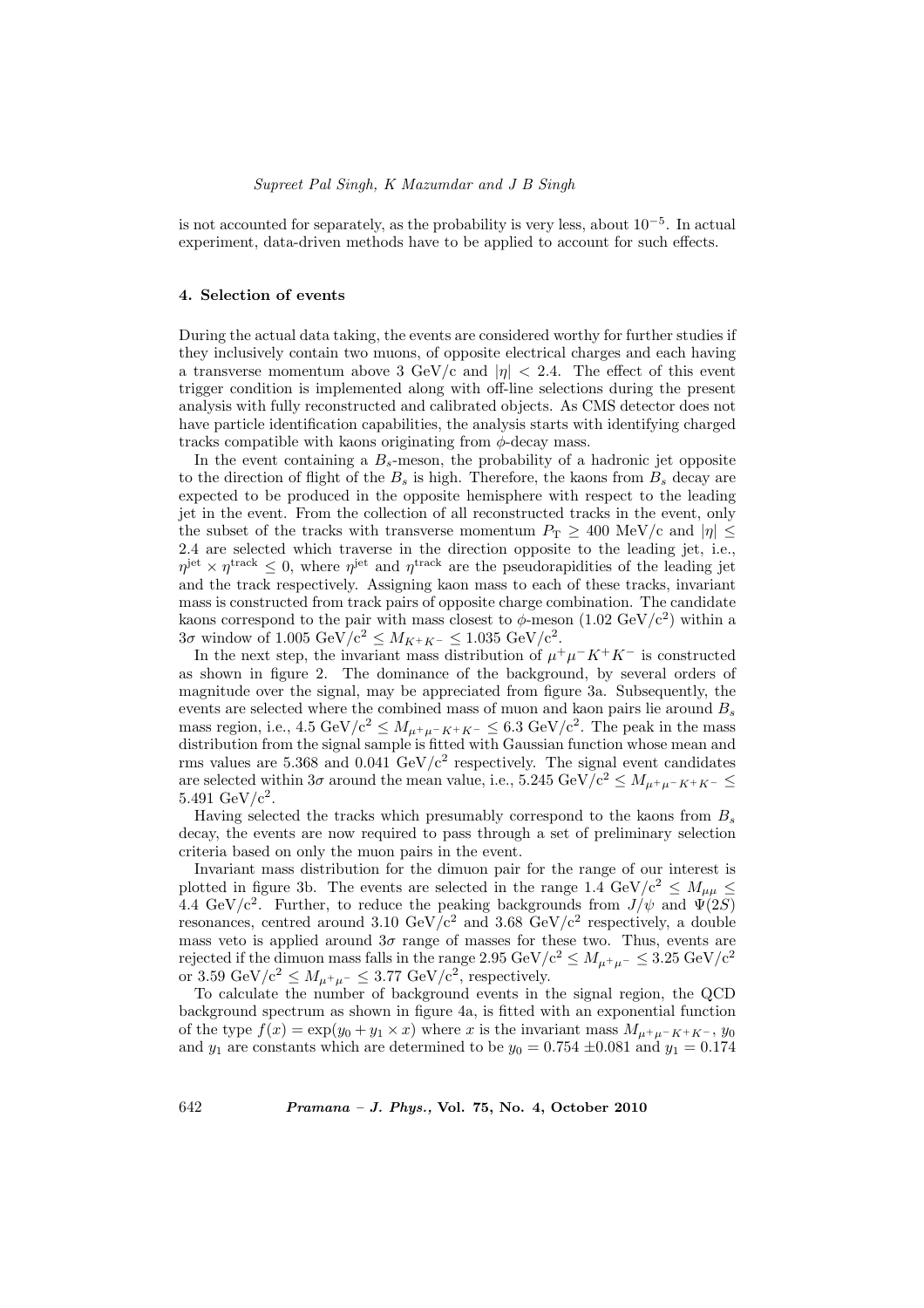$$
B_s \to \phi \mu \mu \ decay \ at \ LHC
$$

 $\pm 0.015$ . The ratio of events in the signal region (5.245 GeV/c<sup>2</sup> to 5.491 GeV/c<sup>2</sup>) to that in the sideband regions on both sides, is calculated using the above curve as

Integral fraction 
$$
(\epsilon_{\rm I}) = \frac{N_{\text{events}}}{N_{\text{events}}}
$$
 in the sidebands.

About 0.132 fraction of the total QCD events fall under the signal region.



**Figure 2.** Invariant mass distribution of  $\mu^+\mu^-K^+K^-$  after trigger and candidate selection for the signal and the QCD background. The events in the mass window  $4.5 \text{ GeV}/c^2 \leq M_{\mu^+\mu^-K^+K^-} \leq 6.3 \text{ GeV}/c^2$  are considered for further analysis.



Figure 3. (a)  $B_s$  peak from signal events compared with QCD background in the invariant mass distribution of  $\mu^+ \mu^- K^+ K^-$  combination and (b) invariant mass of the dimuon pair for signal and background distribution after candidate selection. The histograms are normalized to unity.

Pramana – J. Phys., Vol. 75, No. 4, October 2010 643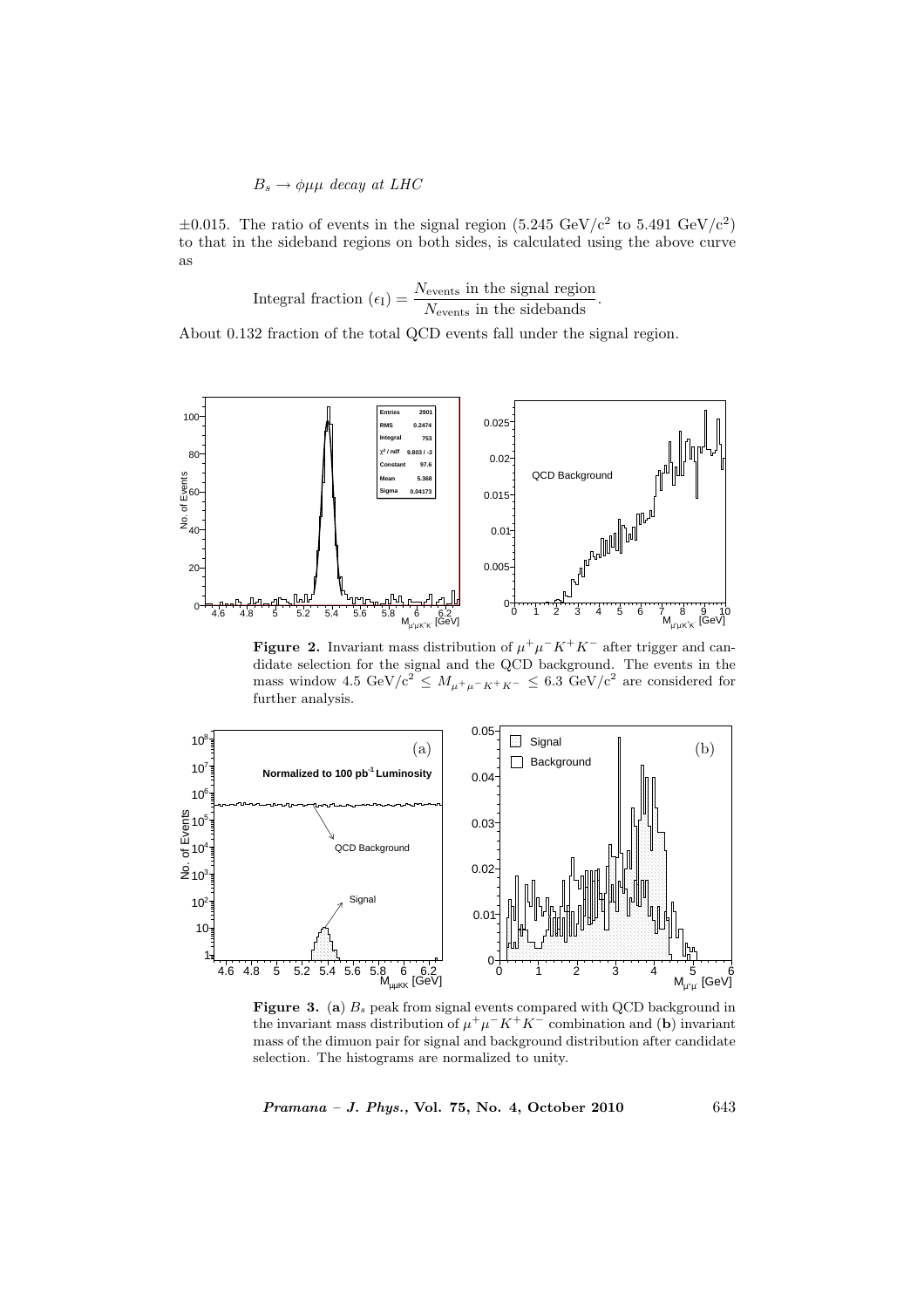## Supreet Pal Singh, K Mazumdar and J B Singh

Table 1. The relative efficiency at each step of the event selection upto preliminary cuts, for signal and QCD background events.

| Selection criteria                                                                                       | Eff. for $B_s \to \phi \mu \mu$ | Eff. for QCD<br>background |
|----------------------------------------------------------------------------------------------------------|---------------------------------|----------------------------|
| Trigger $(P_T^{\mu} \geq 3 \text{ GeV/c} \text{ and }  \eta^{\mu}  \leq 2.4)$                            | 0.489                           | 0.006                      |
| Candidate selection for $B_s^0$ s                                                                        | 0.684                           | 0.731                      |
| Events in side bands (including signal region)                                                           | 0.259                           | 0.047                      |
| 1.4 GeV/ $c^2 \leq M_{\mu\mu} \leq 4.4$ GeV/ $c^2$<br>(excluding $J/\psi(1S)$ and $\Psi(2S)$ resonances) | 0.660                           | 0.534                      |



**Figure 4.** (a) Invariant mass distribution of  $\mu^+ \mu^- K^+ K^-$  fitted with an exponential function for QCD background after preliminary cuts and (b) generator level  $P_T$  vs.  $\eta$  plot for the  $B_s$ -meson.

The relative selection efficiency values of each criterion for the signal and background samples upto preliminary cuts are given in table 1.

Starting with a total of 8665 simulated signal events, 513 events survive the above preliminary cuts, out of which 391 events fall directly under the signal region. This can be compared with 549 background events remaining in the sample, out of which 487 fall in the sidebands excluding signal region starting with 4663731 number of simulated background events. To reduce the bias of double counting of peaking backgrounds, only events in the sideband regions are further studied and it is required to pass some more criteria to estimate the total number of background events after all cuts.

The transverse momentum of the generated  $B_s$  is displayed as a function of its pseudorapidity in figure 4b. The transverse momentum of the reconstructed  $B_s$ candidate, calculated from the measured momenta of the dimuons and the kaons, is required to be  $P_{\text{T}}^{B_s} \geq 11 \text{ GeV/c}$ . The efficiency for this selection is subsequently referred to as  $\epsilon_A$ .

Thus, in the selected events the  $B_s$ -meson is expected to be produced with reasonable boost and hence the daughter particles should not be far from each other. The

644 Pramana – J. Phys., Vol. 75, No. 4, October 2010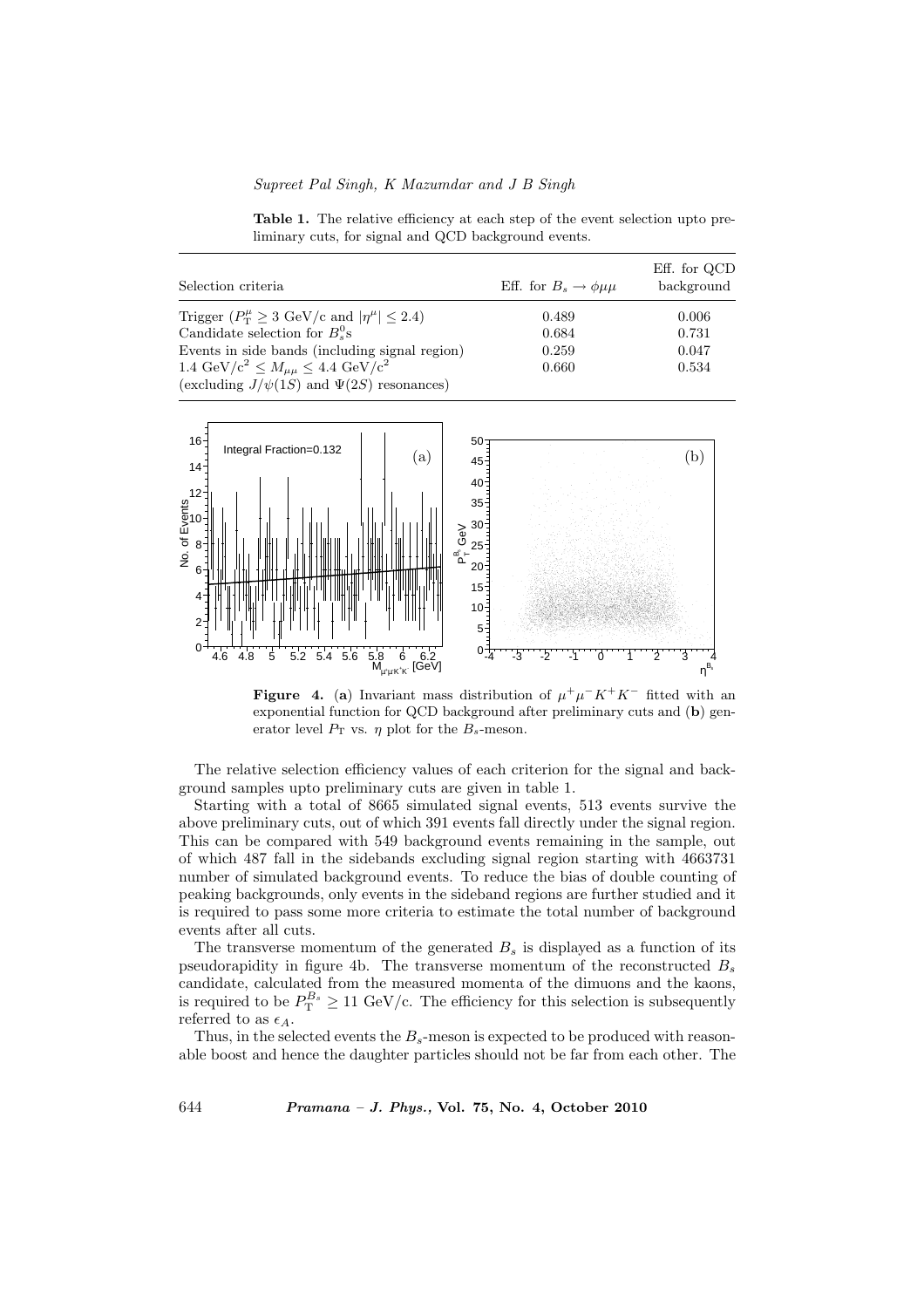#### $B_s \rightarrow \phi \mu \mu$  decay at LHC

Table 2. The relative efficiency at each step of event selection, for signal and QCD background events.

| Selection criteria                                     | $B_s \to \phi \mu \mu$<br>efficiency | QCD Background<br>efficiency |
|--------------------------------------------------------|--------------------------------------|------------------------------|
| No. of events after preliminary cuts                   | 513                                  | 487                          |
| $P_{\rm T}^{B_s} \geq 11 \text{ GeV/c } (\epsilon_A)$  | 0.665                                | 0.227                        |
| $\Delta R_{\mu\mu,\phi} \leq 0.4$ ( $\epsilon_B$ )     | 0.371                                | 0.121                        |
| $I \geq 0.78~(\epsilon_C)$                             | 0.306                                | 0.158                        |
| $l_{xy} \geq 0.1$ and $\chi^2 \leq 2$ ( $\epsilon_D$ ) | 0.271                                | 0.006                        |

distance in  $\eta$ – $\phi$  space is computed between dimuon and  $\phi$  system and a maximum threshold of  $\Delta R_{\mu\mu,\phi} = \sqrt{\Delta \eta^2 + \Delta \phi^2} \leq 0.4$  is required to be satisfied. Here  $\Delta \eta$ and  $\delta\phi$  refer to the concerned variables of the dimuon system and the  $\phi$ -candidate. The corresponding efficiency is referred to as  $\epsilon_B$ .

It is anticipated that there will be more particles around the fake  $B_s$  candidate in the QCD background events than around the  $B_s$  candidate in the signal events. This feature can be exploited by applying an isolation criterion which is determined from the transverse momentum of the  $B<sub>s</sub>$  and all the charged tracks around the  $B_s$  with  $P_T \geq 0.9$  GeV/c, falling within a cone radius of 1.0 in  $\eta$ - $\phi$  space. This isolation variable is defined as

$$
I = \frac{P_{\rm T}^{B_s}}{(P_{\rm T}^{B_s} + \Sigma_{\rm trk} P_{\rm T})}.
$$

A reasonably hard cut of  $I \geq 0.78$  is applied for the event selection. The relative efficiency is referred to as  $\epsilon_C$ .

As the  $B_s$ -meson has a finite life-time, it traverses a finite, measurable distance within the detector before decaying. Thus, tracks corresponding to the muons and the kaons are required to originate from a displaced vertex compared to the nominal collsion vertex. The characteristic variables associated with this vertex provide good handles against the combinatoric background. The flight length of the  $B_s$  candidate,  $l_{xy}$  and the normalized  $\chi^2$  for the four track vertex are required to satisfy  $l_{xy} \geq 0.1$  and normalized  $\chi^2 \leq 2$ . The corresponding relative efficiency is referred to as  $\epsilon_D$ .

The relative efficiency for each criterion after preliminary cuts for the signal and background samples is provided in table 2. All the selection criteria discussed above, viz., the transverse momentum of the reconstructed  $B_s$  candidate, distance between daughter particles, track isolation and displaced vertex parameters are uncorrelated to invariant mass of  $\mu^+\mu^-K^+K^-$  system. Therefore, the total effect of these selections is taken as the product of all the individual efficiencies.

#### 5. Expected number of signal and background events after selection

The number of signal events surviving in the mass window  $(5.245, 5.491 \text{ GeV/c}^2)$ is

 $Pramana - J. Phys., Vol. 75, No. 4, October 2010$  645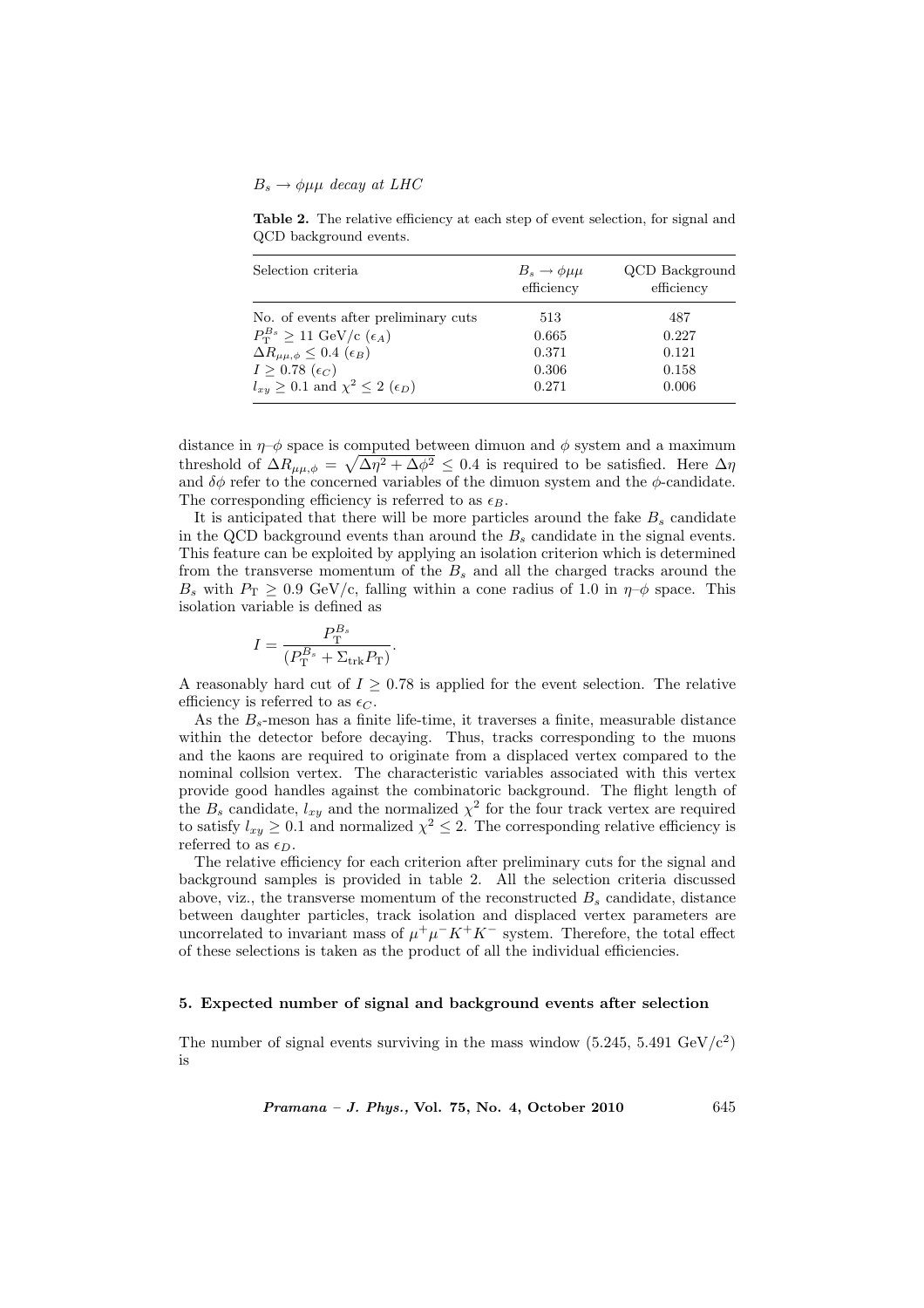Supreet Pal Singh, K Mazumdar and J B Singh

$$
N_{\text{sig}} = N_s \times \epsilon_A \times \epsilon_B \times \epsilon_C \times \epsilon_D = 7.95,
$$

where  $N_s$  is the number of events in the signal mass region after preliminary cuts and  $\epsilon_A, \epsilon_B, \epsilon_C, \epsilon_D$  are the respective efficiencies for the signal events given in table 2.

The total signal efficiency  $\epsilon_s$ , considered for the whole mass range can be calculated from the total number of signal events analysed,  $N_{\text{tot}} = 8665$ .

$$
\epsilon_s = \frac{N_{\text{sig}}}{N_{\text{tot}}} = 9.2 \times 10^{-4}.
$$

Now the selected signal events of eight signal events correspond to an integrated luminosity of 1000  $pb<sup>-1</sup>$  which has to be scaled down by a factor of 10, to get the expected number of events at a luminosity of 100  $pb^{-1}$ . Thus, the total number of signal events passing the selection criteria for 100 pb<sup>-1</sup>, is estimated to be 0.795  $\leq$  1 only which is statistically too insignificant.

The number of QCD background events left in the signal region after applying all the factorizing selections can be determined as

$$
N_{\text{bkg}} = N_{\text{bg}} \times \epsilon_A \times \epsilon_B \times \epsilon_C \times \epsilon_D \times \epsilon_I = 0.0019,
$$

where  $N_{\text{bg}}$  is the number of events left in the sidebands and signal region after preliminary cuts which is 549 and  $\epsilon_A, \epsilon_B, \epsilon_C, \epsilon_D, \epsilon_I$  are the respective efficiencies for QCD background as given in table 2.

This corresponds to an integrated luminosity of  $0.04$  pb<sup>-1</sup> which needs to be scaled up by a factor of 2500 so that the final number corresponds to an integrated luminosity of 100  $pb^{-1}$ . Therefore, the expected total number of QCD events in the signal mass region after all the cuts for  $100 \text{ pb}^{-1}$ , is estimated to be 4.75.

At present, the LHC is foreseen to deliver proton-on-proton collision at 7 TeV for a considerable length of time, accumulating a luminosity of 1 fb<sup>−</sup><sup>1</sup> per experiment. Considering the reduced centre of mass energy compared to 10 TeV, the kinematics of final-state particles are expected to be softer. This will affect the event acceptance within the detector fiducial. At the same time the production rates of both signal and background events are affected; unfortunately, the reduction in signal being much more due to the reduced gluon density at lower energy. As a fresh simulation at 7 TeV is beyond the scope of this work, we can optimistically estimate the situation assuming same efficiencies for generation, reconstruction and selection of signal and background processes. Thus, at 7 TeV with 1 fb<sup>-1</sup> of integrated luminosity, the number of signal and background events expected to be selected are 7.48 and 46.4. These numbers are almost 10 times larger when compared with the event yields at 10 TeV with 100  $pb^{-1}$ . Thus, the signal significance will be three times better at the lower energy of 7 TeV, but for 10 times higher luminosity.

#### 6. Estimation of branching ratio

Evidently, it is impossible to observe any signal above background in data corresponding to a luminosity of 100  $pb^{-1}$ . However, the upper limit on the branching fraction of this decay can be determined by absolute normalization technique by first calculating the upper limit on the number of signal events  $(N_{UL})$  which can be observed in the same data. This is obtained from Poisson distribution where the

646 Pramana – J. Phys., Vol. 75, No. 4, October 2010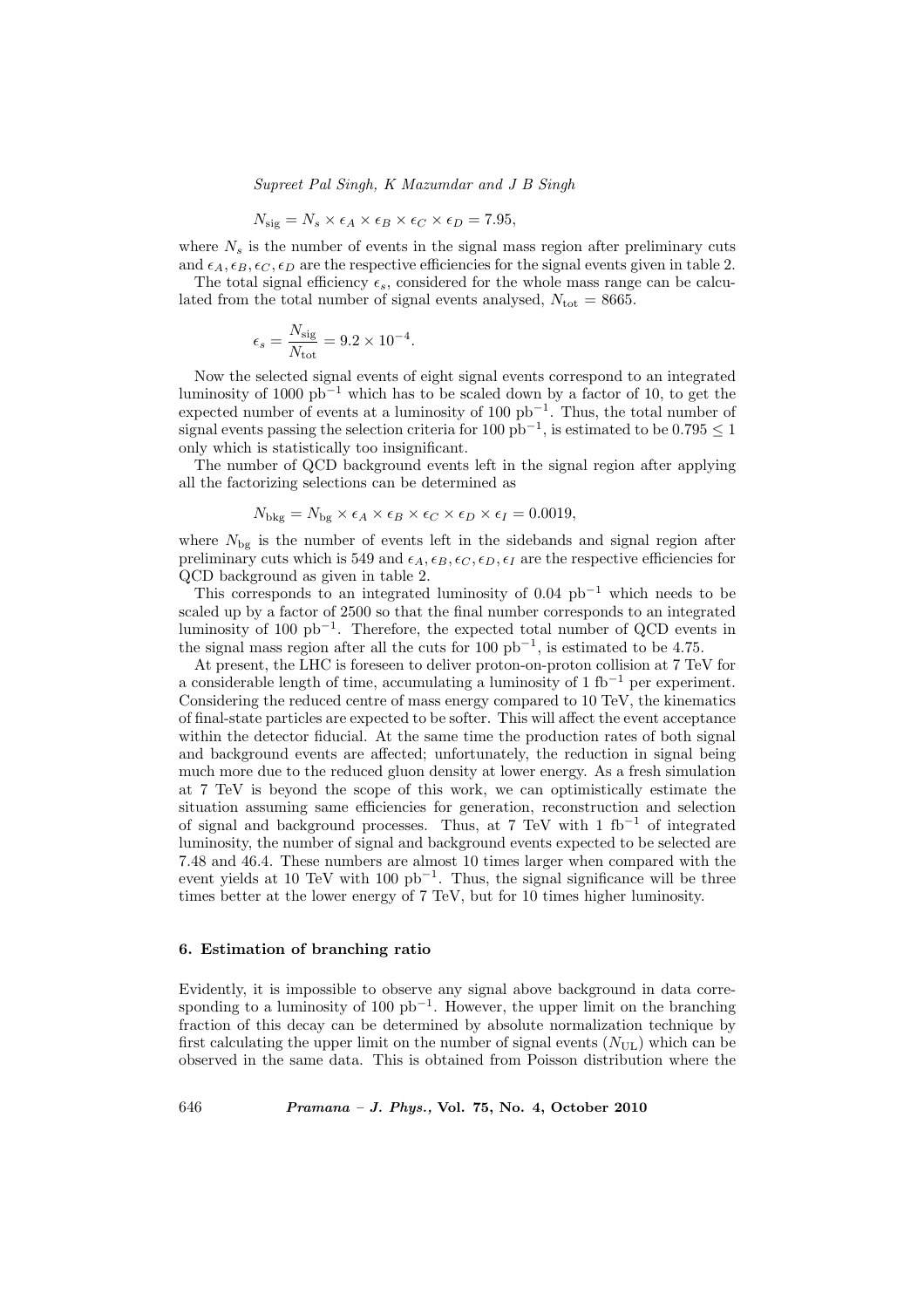$B_s \rightarrow \phi \mu \mu$  decay at LHC

mean value is given by the sum of the expected number of signal and background events as determined above. At 90% confidence level (CL),  $N_{\text{UL}} = 4.94$ .

The 90% CL upper limit on the branching fraction is given by

$$
B_{\rm UL} = \frac{N_{\rm UL}}{\epsilon_s \times \epsilon_{\rm gen} \times N_{B_s}},
$$

where  $\epsilon_s$ , the total signal efficiency of the complete analysis chain =  $9.2 \times 10^{-4}$ ,  $\epsilon_{gen}$ , the efficiency of kinematic selections applied on daughter particles during event generation = 0.13 and  $N_{B_s}$  the expected number of the produced  $B_s$  events  $=\sigma_{b\bar{b}} \times \mathcal{L} \times f \times 2$  where  $\mathcal{L} = 100$  pb<sup>-1</sup> and  $\sigma_{b\bar{b}}$  the  $b\bar{b}$  production cross-section = 440  $\mu$ b at the LHC cm energy of 10 TeV and f is the probability of a b or  $\bar{b}$  to hadronize to a  $B_s$ -meson = 0.1 and hence a factor of 2 in the calculation. Thus  $N_{B_s}$  $= 8.8 \times 10^9$  and therefore at 90% CL, the upper limit on the branching fraction of  $\mathcal{B}(B_s \to \phi \mu^+ \mu^-)$  is

$$
B_{\rm UL}=6.7\times 10^{-6}
$$

which is more than four times that of the expectation from SM. Hence higher value of accumulated luminosity is needed to study this channel. As the number of events are too small, systematic uncertainties on the result have not been evaluated at this stage.

As discussed above, the signal significance being much better at the LHC energy of 7 TeV and integrated luminosity of 1 fb<sup>-1</sup>, a better limit on the branching ratio is anticipated. With larger number of events, several measurements can be performed including angular distribution and forward–backward asymmetry. More importantly while searching for new physics, the signal yield can be normalized with respect to the well-measured channel of  $J/\psi \to \mu^+\mu^-$  to reduce various systematics.

## 7. Summary

A cut-based analysis procedure has been established to observe the process  $B_s \rightarrow$  $\phi\mu^+\mu^-$  during the early phase of the LHC at the centre-of-mass energy of 10 TeV. With  $100 \text{ pb}^{-1}$  of accumulated luminosity in CMS detector, the signal is not observable. However, an upper limit on the branching fraction of the decay  $\mathcal{B}(B_s \to \phi \mu^+ \mu^-) \leq 6.7 \times 10^{-6}$  is expected to be obtained.

# Acknowledgements

The authors sincerely thank R Covarelli for his help and guidance in using EvtGen for the generation of signal samples and S Dasu for providing resources at University of Wisconsin CMS-Tier2-Grid to simulate signal samples.

## References

- [1] G Buchalla et al, arXiv:0801.1833v1 [hep-ph]
- [2] BaBar Collaboration: B Aubert et al, arXiv:hep-ex/0507005
- [3] Belle Collaboration: A Ishikawa et al, Phys. Rev. Lett. 91, 261601 (2003)

 $Pramana - J. Phys., Vol. 75, No. 4, October 2010$  647